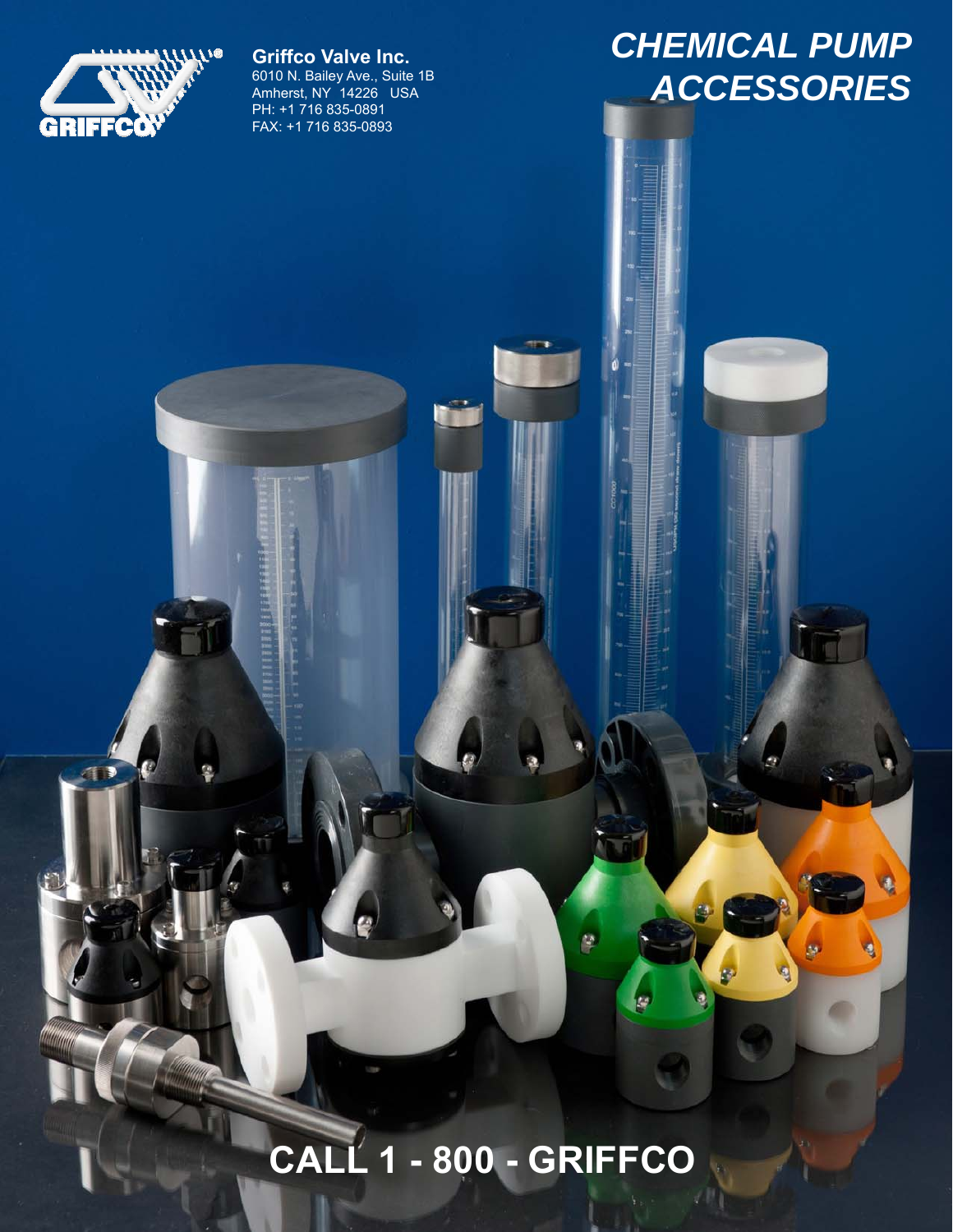## *BACK PRESSURE VALVES*

*Griffco M & G-Series* diaphragm back pressure valves are designed to enhance the performance of any chemical feed system by applying a constant pressure to the discharge of the pump. This will ensure positive ball seating in the pump check valve, a positive head differential and a constant minimum discharge head. The valve also acts as an anti-siphon valve.

#### *Features:*

- **Robust Construction ensures high reliability** in municipal and industrial applications.
- Vulcanized PTFE / EPDM diaphragm
- Adjustable  $10 150$  psi pressure range
- Optional 250 psi & 350 psi rated valves
- **Anti-Siphon Function**
- Optional built in priming valve
- **Tamper resistant adjustment screw**
- **Wide range of liquid handling materials** include: PVC, CPVC, PP, PVDF, PTFE 316 SS, Alloy 20, Hastelloy C





**Operation:** Come Constanting Constanting Constanting Constanting Constanting Constanting Constanting Constanting Constanting Constanting Constanting Constanting Constanting Constanting Constanting Constanting Constanting positive discharge pressure to a metering pump system to prevent siphoning and eliminate varying dosage rates caused by fluctuating downstream pressure. The diaphragm is held against the valve seat by an internal spring. When the preset pressure is exceeded, the diaphragm is forced up and chemical flows through the valve to the injection point. The valves are preset for 50 psi, however they are field adjustable from 10 - 150 psi (optional 250 psi and 350 psi) via the adjustment screw. Installation should be as close to the injection point as possible to prevent chemical line drainage, and it is most important that all chemical system equipment such as pulsation dampeners and pressure gauges are between the pump and back pressure valve.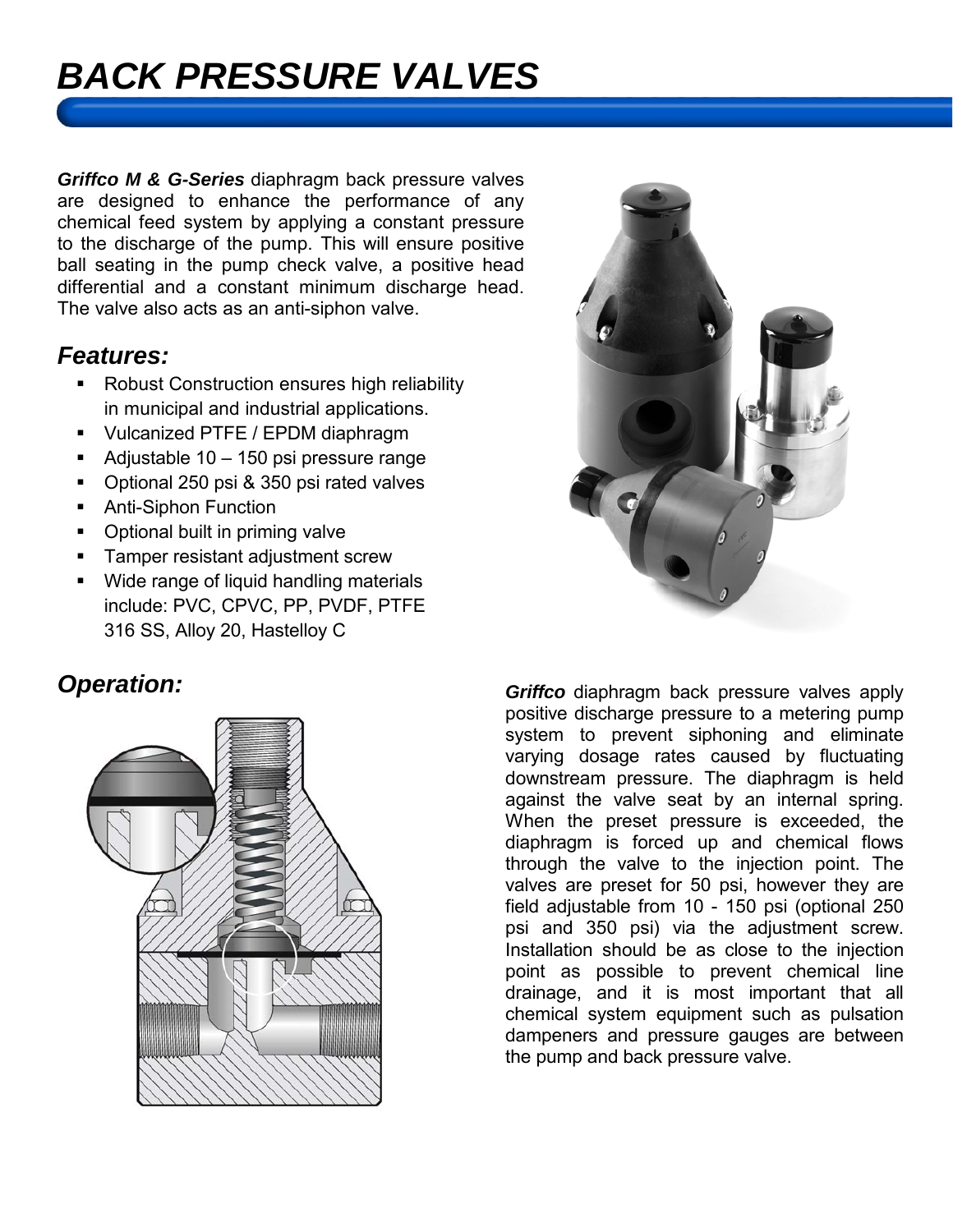## *PRESSURE RELIEF VALVES*

*Griffco M & G-Series* diaphragm pressure relief valves are designed to protect chemical feed systems from damage caused by excessively high pressure, a result of a blockage in the chemical feed line due to defective equipment, accidental valve closure, or plugged injection valves.

#### *Features:*

- Robust Construction ensures high reliability in municipal and industrial applications.
- Vulcanized PTFE / EPDM diaphragm
- Adjustable 10 150 psi pressure range
- Optional 250 psi, 350 psi, and high pressure models up to 2000psi rated valves
- Tamper resistant adjustment screw
- Wide range of liquid handling materials include: PVC, CPVC, PP, PVDF, PTFE 316 SS, Alloy 20, Hastelloy C

### *Operation:*



**3 port design, ¼" – 1" valves**



**2 port design ¼" – 4" valves**



**2 port design, high pressure valve**



*Griffco* diaphragm pressure relief valves operate when the pressure in the chemical system exceeds the preset pressure of the valve. The diaphragm is held against the valve seat by an internal spring. When the preset pressure is exceeded the diaphragm is forced up and the chemical flows out the relief port, back to the chemical tank or to the suction side of the pump. The valves are pre-set at 50 psi, however they are field adjustable from 10 - 150psi, (optional 250psi, 350psi, and high pressure models up to 2000psi) via the adjustment screw. The relief valve should be set approximately 15 psi higher than the system pressure. Installation should be made as close to the pump as possible, without any valves or accessories between the relief valve and the pump. Consult your pump manufacturer for his recommendations.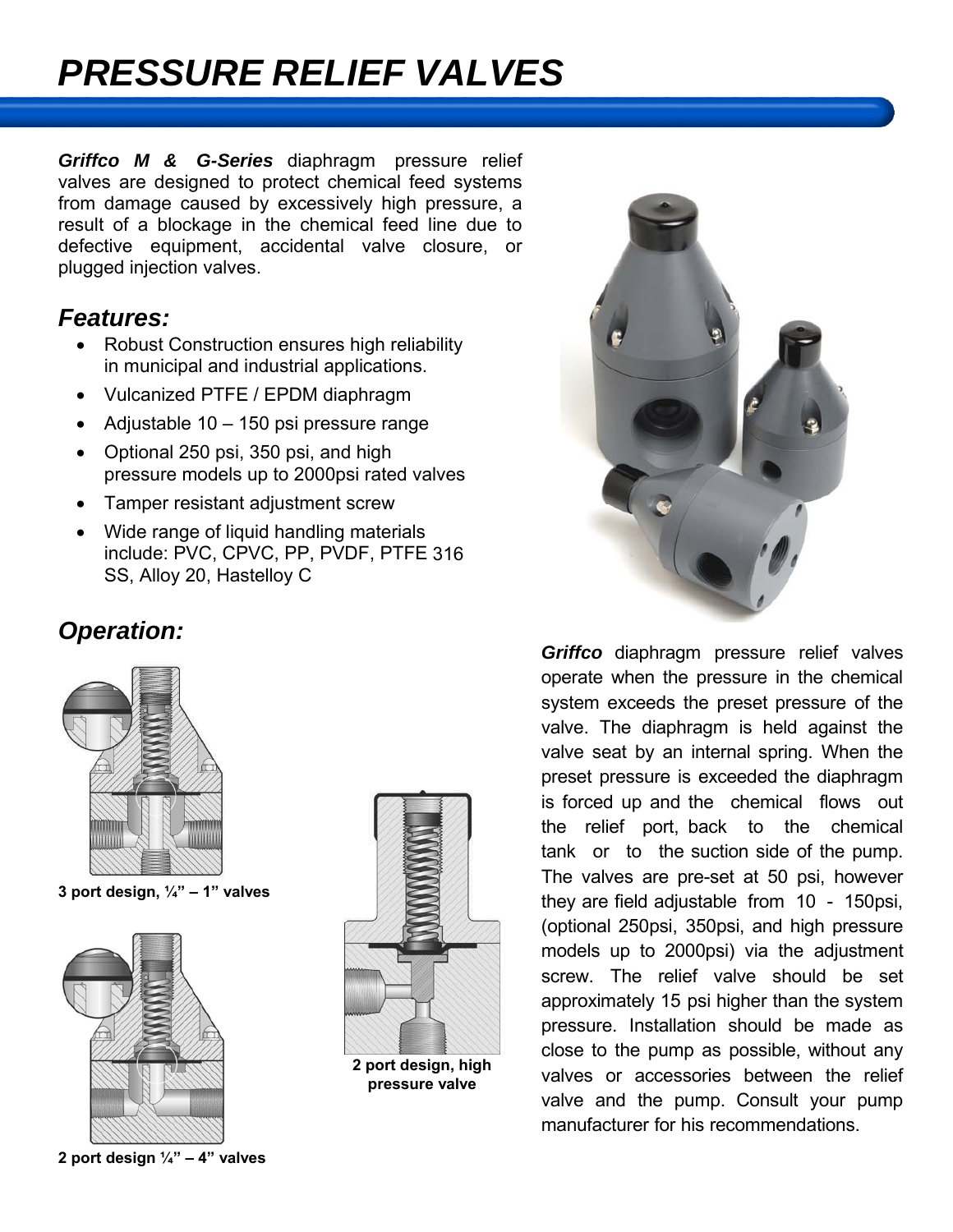## *EQUIPMENT SELECTION GUIDE*

### *Technical Data:*

| Sizes:                              |                   |                   | $1/4$ ", $3/8$ ", $1/2$ ", $3/4$ ", $1$ ", $1 1/2$ ", $2$ ", $3$ ", $4$ "                                                                |                            |                   |  |
|-------------------------------------|-------------------|-------------------|------------------------------------------------------------------------------------------------------------------------------------------|----------------------------|-------------------|--|
| <b>Connections:</b>                 |                   |                   | NPT, Socket, Union, Flange                                                                                                               |                            |                   |  |
| <b>Pressure Adjustment</b>          |                   |                   | Standard: 10 - 150 psi; Optional: 0 - 50 psi, 10 - 250 psi, 50 - 350 psi<br>*NOTE: Size 1 1/2" and larger valves; MAX RANGE 10 - 250 psi |                            |                   |  |
| Flow Rates @ 150 psi                |                   |                   | <b>Shipping Weight: Ibs</b>                                                                                                              |                            |                   |  |
| <b>Size</b>                         | <b>Pulsating</b>  | <b>Continuous</b> | <b>Plastic</b>                                                                                                                           | <b>Metal / Plastic Top</b> | Metal / Metal Top |  |
| 1/4"                                | <b>100 USGPH</b>  | <b>5 USGPM</b>    | 1.0                                                                                                                                      | 2.5                        | 3.0               |  |
| 3/8"                                | 200 USGPH         | <b>10 USGPM</b>   | 1.0                                                                                                                                      | 2.5                        | 3.0               |  |
| $1/2"$ (M-Series)                   | <b>260 USGPH</b>  | <b>15 USGPM</b>   | 1.0                                                                                                                                      | 3.0                        | 3.5               |  |
| $1/2"$ (G-Series)                   | <b>300 USGPH</b>  | <b>21 USGPM</b>   | 3.0                                                                                                                                      | 5.5                        | 6.5               |  |
| 3/4"                                | <b>300 USGPH</b>  | 21 USGPM          | 3.0                                                                                                                                      | 5.5                        | 6.5               |  |
| 1"                                  | <b>500 USGPH</b>  | <b>26 USGPM</b>   | 3.5                                                                                                                                      | 6.0                        | 7.0               |  |
| 11/2"                               | <b>1200 USGPH</b> | <b>63 USGPM</b>   | 9.0                                                                                                                                      | 18.5                       | 26.0              |  |
| 2"                                  | <b>2350 USGPH</b> | <b>120 USGPM</b>  | 9.0                                                                                                                                      | 20.0                       | 30.0              |  |
| 3"                                  | <b>5200 USGPH</b> | <b>270 USGPM</b>  | 28.0                                                                                                                                     | 70.0                       | 80.0              |  |
| 4"                                  | <b>5200 USGPH</b> | 270 USGPM         | 30.0                                                                                                                                     | 75.0                       | 85.0              |  |
| Max Temperature: (°F)               |                   |                   | PVC: 140°; CPVC & PP: 195°; PVDF, PTFE & Metal: 300°, (Peak 390°)                                                                        |                            |                   |  |
| Max Operating Pressure (psi) @ 70°F |                   |                   | Plastic/Noryl: 375 psi                                                                                                                   | Metal/Metal: 2000 psi      |                   |  |
| <b>Materials of Construction:</b>   |                   |                   |                                                                                                                                          |                            |                   |  |
| <b>Diaphragm</b>                    |                   |                   | PTFE / EPDM, Optional: Viton, Hypalon & PTFE / Viton                                                                                     |                            |                   |  |
| <b>Valve Top</b>                    |                   |                   | Standard: 1/4" - 2" Noryl, 3" & 4" PVC, Optional: 316 SS                                                                                 |                            |                   |  |
| <b>Valve Body</b>                   |                   |                   | PVC, CPVC, PP, PTFE, PVDF, Halar, 316 SS, A 20, Hast. C                                                                                  |                            |                   |  |







| <b>Dimensions: All Materials G-Series</b><br>BPG, BPHF, PRG, PRHF |        |        |          | Flange<br>Option |
|-------------------------------------------------------------------|--------|--------|----------|------------------|
| <b>Size</b>                                                       | A (in) | B (in) | $C$ (in) | D (in)           |
| 1/2"                                                              | 5.560  | 3.500  | 1.125    | 7.500            |
| 3/4"                                                              | 5.560  | 3.500  | 1.125    | 7.500            |
| 1"                                                                | 5.860  | 3.500  | 1.250    | 7.500            |
| $1\frac{1}{2}$                                                    | 8.350  | 4.900  | 1.825    | 10.50            |
| 2"                                                                | 8.900  | 4.900  | 2.150    | 10.50            |
| 3"                                                                | 11.25  | 6.00   | 3.00     | 15.00*           |
| 4"                                                                | 11.25  | 6.00   | 3.00     | 15.00*           |

| <b>Dimensions: All Materials M-Series</b><br><b>BPM &amp; PRM</b> |        |        |          | <b>Flange</b><br>Option |
|-------------------------------------------------------------------|--------|--------|----------|-------------------------|
| <b>Size</b>                                                       | A (in) | B (in) | $C$ (in) | D (in)                  |
| 1/4"                                                              | 3.550  | 2.350  | 0.750    | N/A                     |
| 3/8"                                                              | 3.550  | 2.350  | 0.750    | N/A                     |
| 1/2"                                                              | 4.250  | 2.350  | 1.080    | 6.350                   |

\*Available In Flange Only

A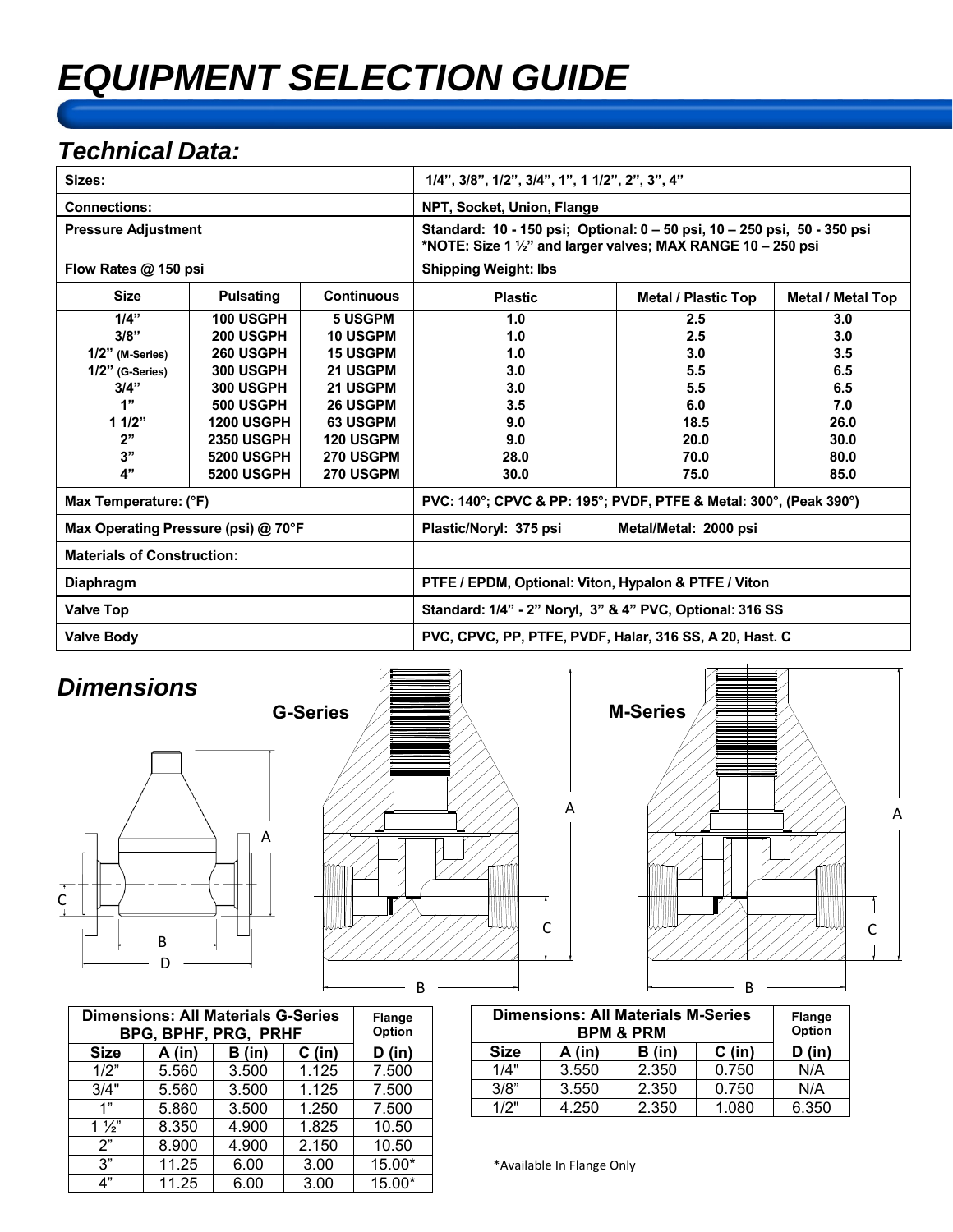## *PRODUCT CODES*

### *Back Pressure Valves:*

Product Codes for Ordering M-Series Valves

| <b>BPM</b>                                                      |                                                                                                                       |                                                                                                                                                                 |                                                          |                                                                                                                                                                                                          |
|-----------------------------------------------------------------|-----------------------------------------------------------------------------------------------------------------------|-----------------------------------------------------------------------------------------------------------------------------------------------------------------|----------------------------------------------------------|----------------------------------------------------------------------------------------------------------------------------------------------------------------------------------------------------------|
|                                                                 | $\overline{2}$<br>1<br>$1 = Size$<br>$025 - 1/4"$<br>$038 - 3/8"$<br>$050 - 1/2"$                                     | 3<br>$\overline{4}$<br>$2$ = Material<br>P-PVC<br>CP-CPVC<br>PP - Polypro<br>T - PTFE<br>K - PVDF<br>H - Halar<br>$S - 316 SS$<br>A - Alloy 20<br>C - Hastelloy | $3 =$ Spring Opt<br>1 - 0 - 50 psi<br>2 - 10 - 250 psi   | $4 =$ Options<br>V - Viton Diaphragm<br>S - Socket Connection<br>F - Flange Connection<br>U - Union Connection<br>OSS - 316 SS Top<br>MSS - 50 - 350 psi<br>AR - Priming Valve<br>90 - 90° Configuration |
| <b>Product Codes for Ordering G-Series Valves</b>               |                                                                                                                       |                                                                                                                                                                 |                                                          |                                                                                                                                                                                                          |
| <b>BPG</b>                                                      | $\mathbf{2}$                                                                                                          | $\mathbf{3}$<br>4                                                                                                                                               |                                                          |                                                                                                                                                                                                          |
| (High Flow) BPHF                                                | 1<br>$1 = Size$<br>$050 - 1/2"$<br>$075 - 3/4"$<br>$100 - 1"$<br>155 - 1 1/2"<br>$200 - 2"$<br>$300 - 3"$<br>400 - 4" | $2 = Material$<br>P-PVC<br>CP-CPVC<br>PP - Polypro<br>T - PTFE<br>K - PVDF<br>H - Halar<br>S - 316 SS<br>A - Alloy 20<br>C - Hastelloy                          | $3 =$ Spring Opt<br>$1 - 0 - 50$ psi<br>2-10-250 psi     | $4 =$ Options<br>V - Viton Diaphragm<br>S - Socket Connection<br>F - Flange Connection<br>U - Union Connection<br>OSS - 316 SS Top<br>MSS - 50 - 350 psi<br>AR - Priming Valve<br>90 - 90° Configuration |
| <b>Pressure Relief Valves:</b>                                  |                                                                                                                       |                                                                                                                                                                 |                                                          |                                                                                                                                                                                                          |
| <b>Product Codes for Ordering M-Series Valves</b><br><b>PRM</b> | 2                                                                                                                     | 3<br>4                                                                                                                                                          |                                                          |                                                                                                                                                                                                          |
|                                                                 | $1 = Size$<br>$025 - 1/4"$<br>$038 - 3/8"$<br>050 - 1/2"                                                              | $2 = Material$<br>P - PVC<br>CP-CPVC<br>PP - Polypro<br>T - PTFE<br>K - PVDF<br>H - Halar<br>S - 316 SS<br>A - Alloy 20<br>C - Hastelloy                        | $3 =$ Spring Opt<br>1 - 0 - 50 psi<br>2 - 10 - 250 psi   | $4 =$ Options<br>V - Viton Diaphragm<br>S - Socket Connection<br>F - Flange Connection<br>U - Union Connection<br>OSS - 316 SS Top<br>MSS - 50 - 350 psi<br>AR - Priming Valve<br>90 - 90° Configuration |
| <b>Product Codes for Ordering G-Series Valves</b>               |                                                                                                                       |                                                                                                                                                                 |                                                          |                                                                                                                                                                                                          |
| <b>PRG</b><br>(High Flow) PRHF<br>(High Pressure) PRHP          | 1                                                                                                                     | $\mathbf 2$<br>3                                                                                                                                                | $\mathsf{L}$<br>4                                        |                                                                                                                                                                                                          |
|                                                                 | $1 = Size$<br>$050 - 1/2"$<br>$075 - 3/4"$<br>$100 - 1"$<br>$155 - 11/2"$<br>$200 - 2"$<br>$300 - 3"$<br>$400 - 4"$   | $2 = Material$<br>P-PVC<br>CP - CPVC<br>PP - Polypro<br>T-PTFE<br>K - PVDF<br>H - Halar<br>S - 316 SS                                                           | $3 =$ Spring Opt<br>$1 - 0 - 50$ psi<br>2 - 10 - 250 psi | $4 =$ Options<br>V - Viton Diaphragm<br>S - Socket Connection<br>F - Flange Connection<br>U - Union Connection<br>OSS - 316 SS Top<br>MSS - 50 - 350 psi<br>AR - Priming Valve                           |

A - Alloy 20 C - Hastelloy 90 - 90**°** Configuration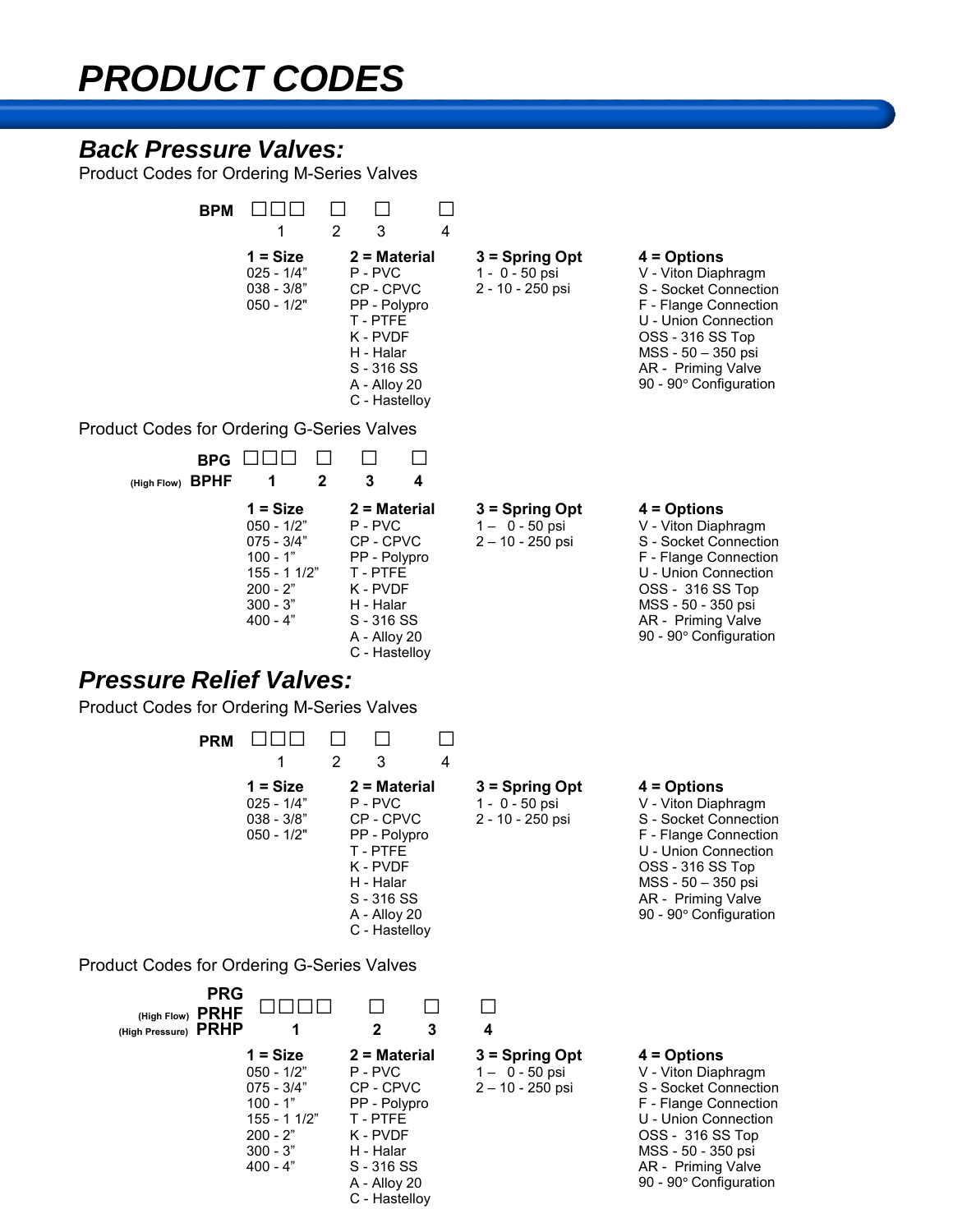## *CALIBRATION CYLINDERS*

*Griffco PVC & Borosilicate Glass Calibration Cylinders* are designed to enhance the performance of a chemical feed system by providing a verification of the flow rate of the chemical feed pump.

### *Features: PVC Cylinders*

- **High Reliability / Low Cost**
- **High Contrast Graduation Markings**
- **Clear Easy-View Tube**
- Robust Construction
- Direct GPH and mL Readout
- Sealed Top with Overflow Connection
- Optional EZ-Clean Model
- Optional Open Top with Dust Cap

### *Features: Glass Cylinders*

- **High Reliability / Low Cost**
- Borosilicate Glass Tube
- 7 End Cap Materials
- **Easy Disassembly For Cleaning**
- Protective Outer Shield (Except 10K & 20K)
- **High Contrast Graduation Markings**
- US. Metric & GPH Scales
- **Sealed Top with Overflow Connection**

### *Operation:*

*Griffco* calibration cylinders are installed in the suction line to the chemical pump. Two isolating valves, (not supplied) must be installed in the suction line as per the typical installation drawing. The top of the cylinder should be vented back to the storage tank or to drain.

Fill the cylinder to the top mark then close the valve from the chemical tank. Switch on the chemical feed pump and draw down the chemical in the cylinder for 30 seconds. Switch the pump off. The reading on the right side of the cylinder is a direct readout of US gph. Alternatively, observe the volume withdrawn on the ml scale. To convert to LPH or GPH use this formula:

LPH = (volume÷draw time)  $\times$  3.6 GPH = (volume÷draw time)  $\times$  0.952

#### **Note: Maximum cylinder pressure is 15 psi**





### *Product Codes:*

| For PVC            | CС  |                         |  |  |
|--------------------|-----|-------------------------|--|--|
| <b>For Glass</b>   | CCG |                         |  |  |
|                    |     | 2<br>1                  |  |  |
| 1=Size             |     | 2=End Caps/Material     |  |  |
| $0030 - 30$ mL $*$ |     | <b>Ends for PVC:</b>    |  |  |
| $0100 - 100$ mL    |     | S = Sealed c/w Vent     |  |  |
| $0200 - 200$ mL    |     | L = Dust Cover          |  |  |
| $0300 - 300$ mL**  |     | EZ = Easy Clean         |  |  |
| $0500 - 500$ mL    |     |                         |  |  |
| 1000 – 1000 mL     |     | <b>Ends for Glass:</b>  |  |  |
| 2000 - 2000 mL     |     | $P = PVC$               |  |  |
| 4000 - 4000 mL     |     | $CP = CPVC$             |  |  |
| $5000 - 5000$ mL   |     | $PP = Polypro$          |  |  |
| 7000 - 7000 mL     |     | $K = PVDF$              |  |  |
| 10000 - 10000 mL   |     | $T = Teflon$            |  |  |
| 15000 - 15000 mL** |     | M = 316 SS              |  |  |
| 20000 - 20000 mL   |     | $A =$ Alloy 20          |  |  |
| 30000 - 30000 mL   |     |                         |  |  |
| 40000 - 40000 mL   |     |                         |  |  |
| *30mL-Glass Only   |     | ** 300 & 15000-PVC Only |  |  |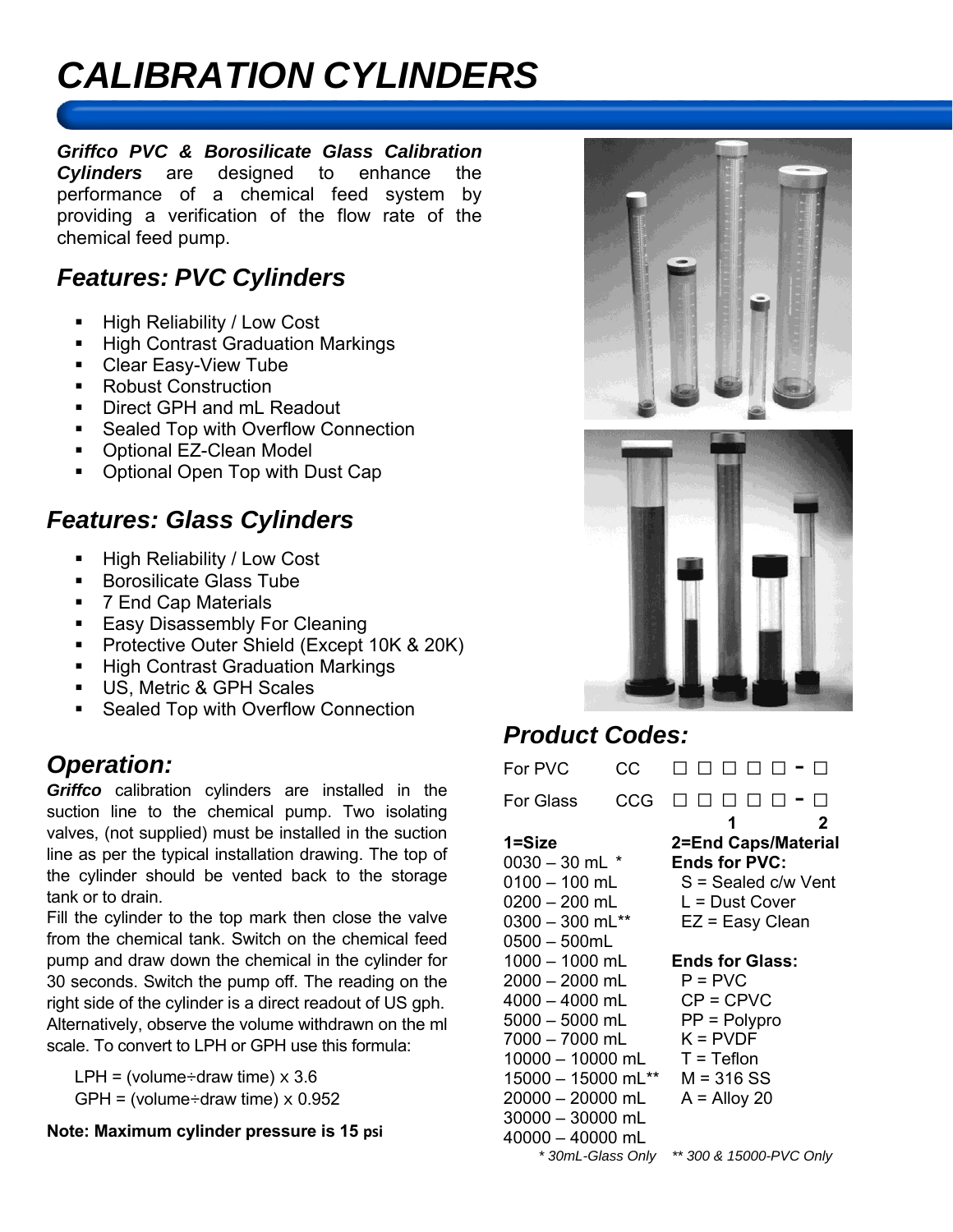## *INJECTION QUILLS & ACCESSORIES*

### *INJECTION QUILLS:*

*Griffco* injection check valves are designed to ensure chemical feed systems feed chemical into the center of the process stream for better mixing and to prevent corrosion along the edge of the process pipe. The ball check prevents the process fluid from going back up the chemical line.

#### *Features:*

- High Reliability / Low Cost
- Robust Machined Construction
- Comes Complete with Union
- Hastelloy C Spring
- **Integrated Quill**
- Optional Chemical Line Drain
- Wide Range of Materials
- Various Sizes:  $\frac{1}{2}$ " 2"

### *ACCESSORIES:*

#### *Integrated Priming Valve*

*Griffco* diaphragm backpressure valves are designed to enhance the performance of chemical feed systems. The addition of a priming valve to the backpressure valve enables the manual priming of the pump.

#### *Features:*

- Manual Pump Priming
- Manual Pump Head Degassing
- Optional Automatic Degassing
- Available in PVC, PP, PVDF, 316 SS

#### *Spare Parts Kits:*

Kits include:

- Diaphragm
- Spring
- Threaded adjustment screw
- Diaphragm support disc

#### *Connector Sets:*

To connect flexible tubing to the valve

#### *Wall Brackets:*

To facilitate mounting the back pressure and pressure relief valves.

#### *Calibration Cylinder Stands & Accessories:*

- Floor Stands
- **Ball Valves**